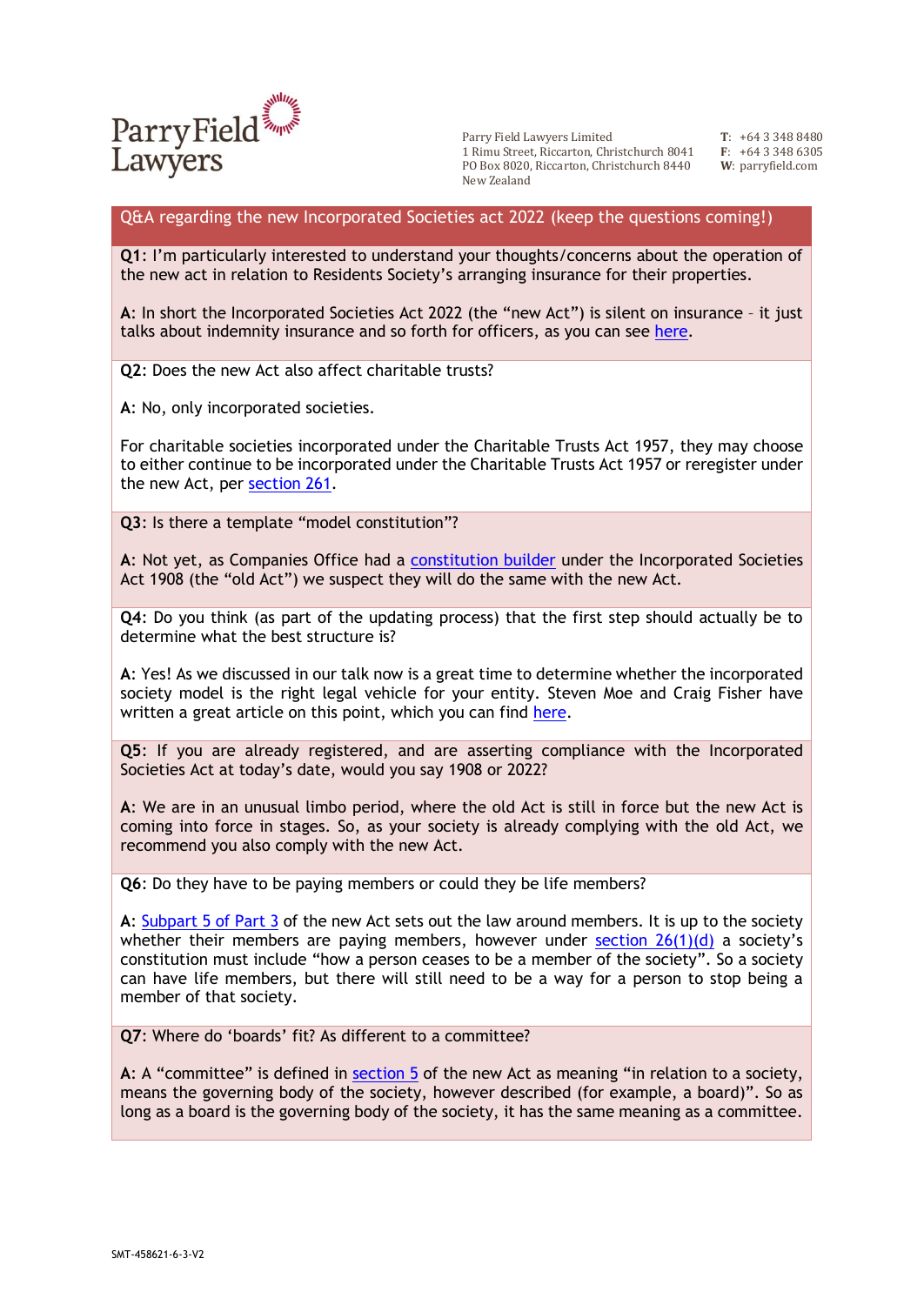**Q8**: When drawing up the new rules/constitution by the committee, is it best to ask members to review this before finalising and registering the updated under the new Act i.e. do we need special meetings to pass this new constitution?

**A**: The answer to this will be in your society's constitution, which should set out the procedures for amending the constitution. If those procedures require a special meeting to pass the amended constitution, then one will need to be called.

**Q9**: I've heard that there are higher personal liabilities on officers of a society if e.g. a building we own burns down for example. Could you tell us a bit more about this?

**A**: The new Act has not radically changed liability – it depends on the situation and the insurance cover that the society has in place. The new Act explicitly mentions an officer is liable where they act in contravention of a banning order that disqualifies the person from being an officer (see [subpart 7 of part 4](https://www.legislation.govt.nz/act/public/2022/0012/latest/LMS101060.html) of the new Act), and when a society is deregistered the liability of officers for any act or omission while the society was registered [\(section 183](https://www.legislation.govt.nz/act/public/2022/0012/latest/LMS101076.html) of the new Act). [Sections 54-61](https://www.legislation.govt.nz/act/public/2022/0012/latest/LMS100929.html) of the new Act also sets out existing officers' duties – these were already enforced by the court but not written in legislation.

**Q10**: When can we start an amalgamation? Is this part in effect before the regulations are released?

**A**: As the amalgamation procedures are in the new Act, our understanding is that you will need to be registered under the new Act before an amalgamation can begin. The amalgamation procedures are set out in subpart  $\overline{2}$  of part  $\overline{5}$  of the new Act.

**Q11**: Will part of the re-registration of an incorporated society allow for an organisational name change?

**A**: As long as the society's rules allow for a name change, and the new name complies with the requirements set out in [section 11](https://www.legislation.govt.nz/act/public/2022/0012/latest/LMS100866.html) of the new Act, then a society will be able to change its name on re-registration.

**Q12**: Can an Incorporated Society submit new rules now that do not comply with the new Act with a view to submit compliant rules in the future when it intends to re-register?

**A**: Yes - up until [clause 4 of schedule 1](https://www.legislation.govt.nz/act/public/2022/0012/latest/LMS155960.html) of the new Act comes into force (which we hope is by the end of this year) a society can submit rules under the old Act, meaning those rules do not need to comply with the new Act. However, for the sake of efficiency, we suggest societies looking to update their rules do so in light of the new Act.

**Q13**: In terms of the offences – I tend to do a lot of this sort of filing paperwork without discretion from the Board as it won't otherwise get done. In terms of the offences – should employees get specific instructions in writing from the Board when filing paperwork with the Registrar?

**A**: We suggest it is best practice to have the Board sign of on documents before they are filed with the Registrar.

**Q14**: Can a charitable company be formed following a formal conventional company for the purpose of community housing or cooperative housing?

**A**: To become a charitable company, the company will need to adopt a constitution including a charitable purpose. We have written a helpful article on charitable purposes (which you can find [here\)](https://www.parryfield.com/charitable-purposes-what-are-they/) and would be happy to discuss your structure with you.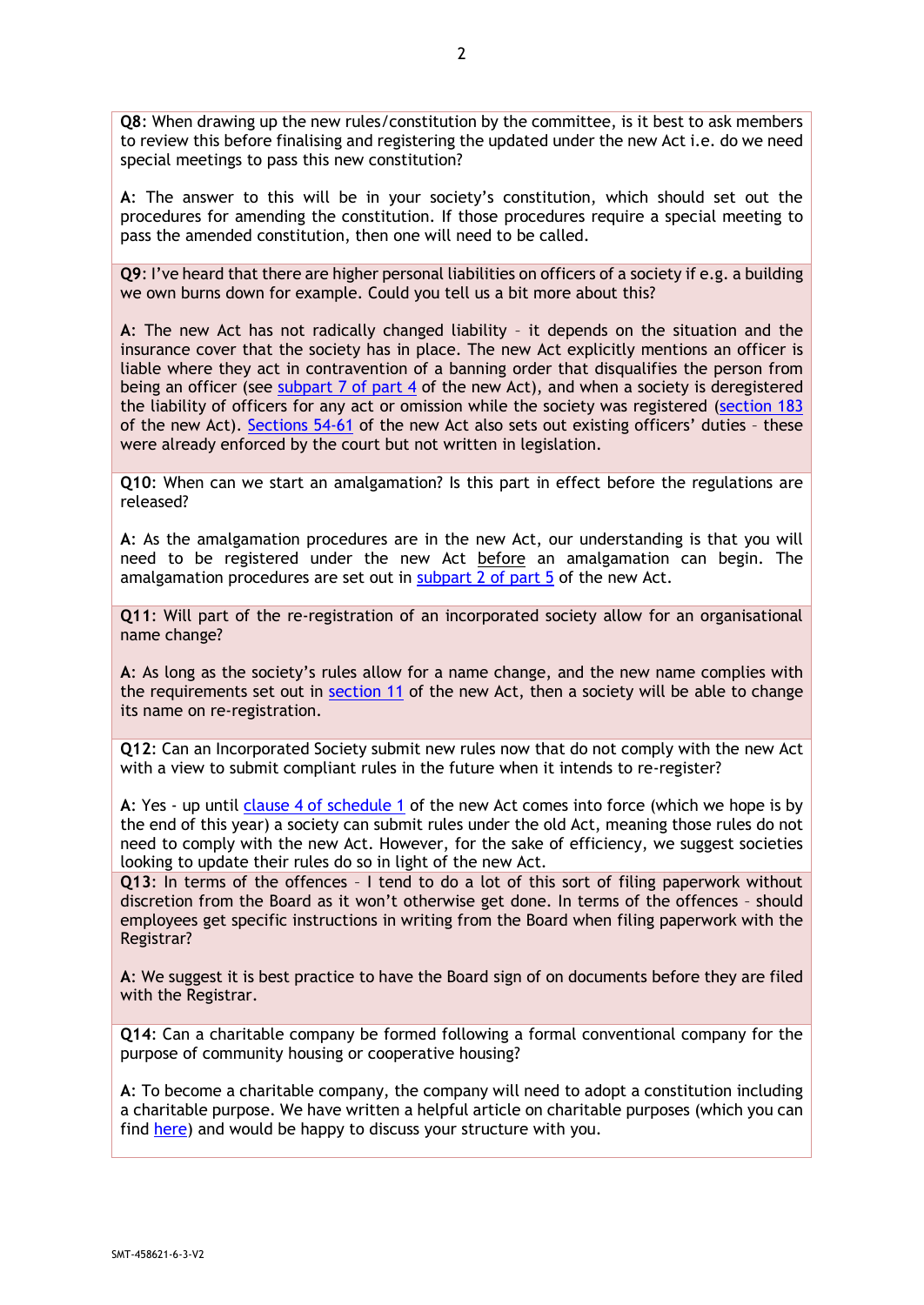**Q15**: would be interested in more detail on section 94 of the new Act – cannot indemnify officers. What about D&O liability insurance?

**A**: [Section 94](https://www.legislation.govt.nz/act/public/2022/0012/latest/LMS100980.html) of the new Act sets out that a society can only effect insurance for "an officer, a member, or an employee of the society for—

- (a) liability for any act or omission in their capacity as an officer, a member, or an employee of that society; or
- (b) costs incurred by the officer, member, or employee of that society in defending or settling any claim or proceeding relating to that liability."

[Section 97](https://www.legislation.govt.nz/act/public/2022/0012/latest/LMS100982.html) of the new Act sets out the types of insurance permitted for certain liability or costs.

[Section 98](https://www.legislation.govt.nz/act/public/2022/0012/latest/LMS100983.html) of the new Act allows a society to effect insurance for an officer for liability for a failure to comply with their officers' duties or any other duty imposed on the officer in their capacity as an officer. However, the society's constitution must expressly authorise the insurance for officers. This means that a society can have D&O liability insurance, but only where it is expressly provided for in the society's constitution.

**Q16**: The new Act is clear on what small societies need to do, and small societies are also clearly defined (less than \$50k in assets and expenses), but what about societies that don't meet the definition of a small society?

**A**: To provide the answer, we contacted the XRB (where Steven is on the XRB Advisory Panel) and received this response – "I have jumped through the trail of definitions in legislation, provided below for your information:

End result, an incorporated society that is not small will be required to report using the following XRB NFP Standards from the first year-end (balance date) after which the Society re-registers under the new Act.

- Incorporated Societies with over \$30 million annual expenditure  $-$  Tier 1 NFP XRB **Standards**
- Incorporated Societies with over  $$2$  million annual expenditure  $-$  Tier 2 NFP XRB **Standards**
- Incorporated Societies with annual operating payments over \$140,000 Tier 3 NFP XRB Standards
- Incorporated Societies with annual operating payments less than \$140,000 Tier 4 NFP XRB Standards

Legislation trail:

Reporting requirements per the new Act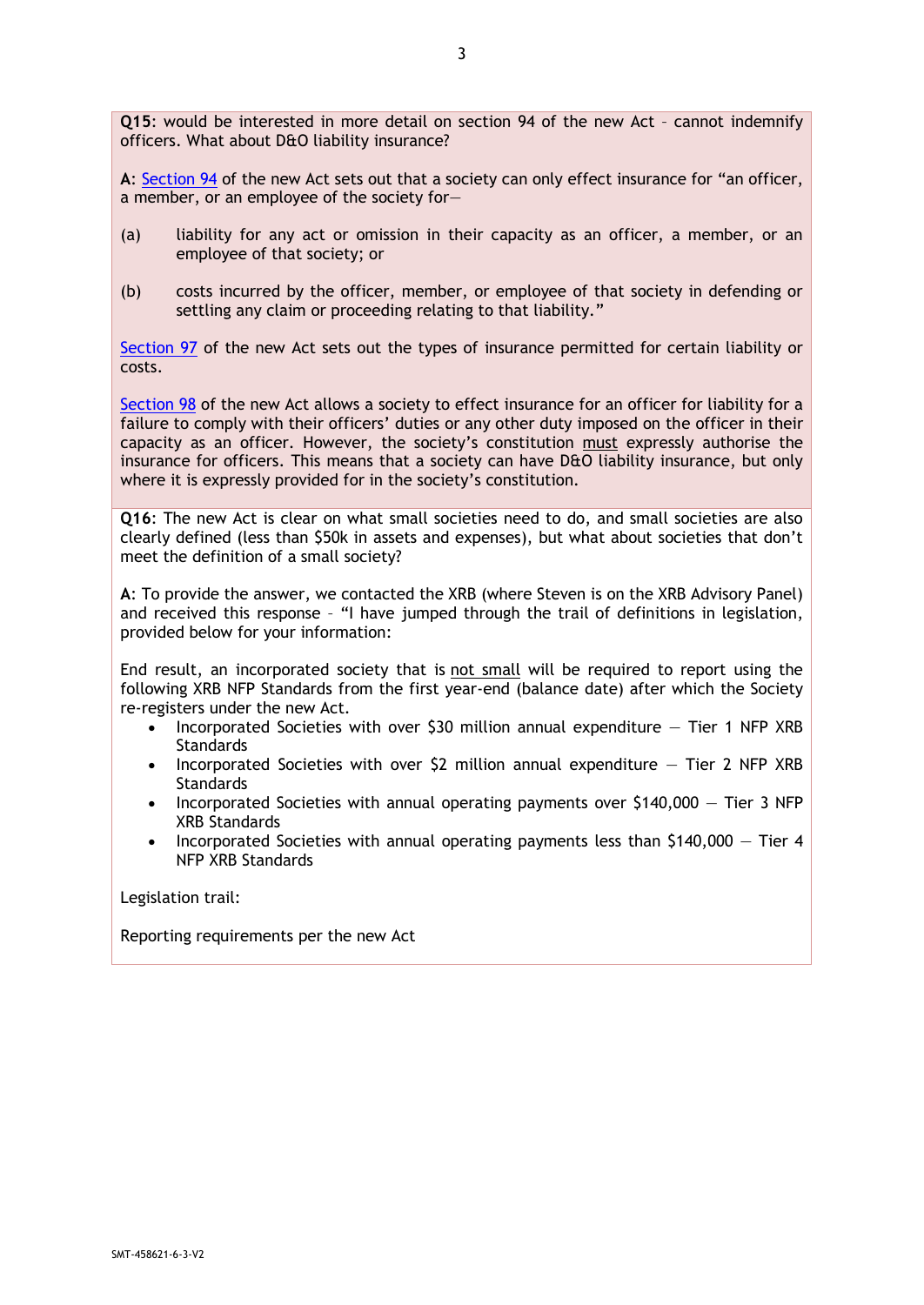| 102 | Annual financial statements must be prepared and registered                                                         |                                                                                                 |                                                                                   |
|-----|---------------------------------------------------------------------------------------------------------------------|-------------------------------------------------------------------------------------------------|-----------------------------------------------------------------------------------|
| (1) | Every society must ensure that, within 6 months after the balance date of the<br>society, financial statements are— |                                                                                                 |                                                                                   |
|     | (a)                                                                                                                 |                                                                                                 | completed in relation to the society and that balance date; and                   |
|     | (b)                                                                                                                 |                                                                                                 | dated and signed by or on behalf of the society by 2 members of the<br>committee. |
| (2) | The financial statements must be prepared in accordance with,—                                                      |                                                                                                 |                                                                                   |
|     | (a)                                                                                                                 | in the case of a specified not-for-profit entity, generally accepted<br>accounting practice; or |                                                                                   |
|     | in the case of a small society, any of the following:<br>(b)                                                        |                                                                                                 |                                                                                   |
|     |                                                                                                                     | (i)                                                                                             | generally accepted accounting practice; or                                        |
|     |                                                                                                                     | (ii)                                                                                            | a non-GAAP standard that applies for the purposes of this section;                |
|     |                                                                                                                     |                                                                                                 | <b>or</b>                                                                         |

- the requirements set out in section 104; or  $(iii)$
- in any other case, either of the following:  $(c)$ 
	- generally accepted accounting practice:  $(i)$
	- $(ii)$ a non-GAAP standard that applies for the purposes of this section.

Generally accepted accounting practice (GAAP) is defined by the new Act as:

non- $\overline{G A A P}$  standard has the same meaning as in section  $5(1)$  of the Financial Reporting Act 2013

Section 5(1) of the FRA 2013 defines GAAP as having the meaning as defined in section 8 of the FRA 2013 Act.

## $\mathbf{8}$ Meaning of generally accepted accounting practice

In this Act, financial statements, group financial statements, a report, or other information complies with generally accepted accounting practice only if the report, statements, or information comply with-

- $(a)$ applicable financial reporting standards; and
- $(b)$ in relation to matters for which no provision is made in applicable financial reporting standards, an authoritative notice.

## Section 5(1) of the FRA 2013 defines financial reporting standards as:

financial reporting standard means a financial reporting standard issued by the Board under section 12; and includes an amendment to a financial reporting standard that is issued by the Board

Section 5(1) of the FRA 2013 defines the Board as the XRB

A non-GAAP is defined by the XRB as a Tier 4 Standard. The Tier 4 Standard can be applied by an incorporated society that is not a "specified NFP entity". A specified NFP entity is one that has operating payments less than \$140,000.

This assumes an incorporated society meets the XRB definition of a Public Benefit Entity (PBE).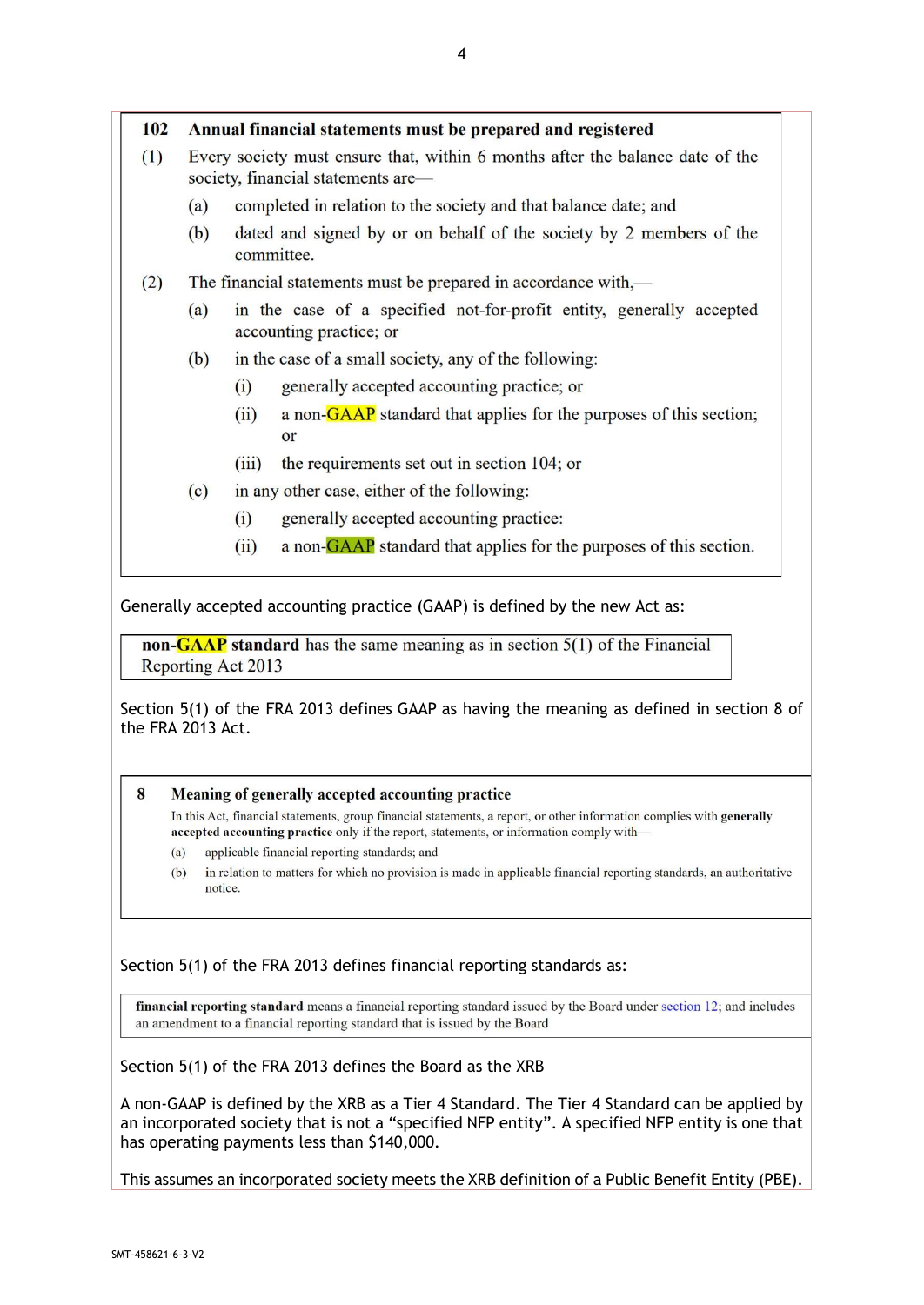PBE's *are reporting entities whose primary objective is to provide goods or services for community or social benefit and where any equity has been provided with a view to supporting that primary objective rather than for a financial return to equity holders*

It is assumed that the majority of incorporated societies will meet this definition. But if for any reason, a society cannot, they will be required to report in accordance with XRB's Tier 2 For-Profit Standards – NZ IFRS with reduced disclosures.

**Q17**: For financial statements does this mean that the charities services 4 tier system of reporting will still be used and then another set of financial statements per the new Act?

**A**: See the answer above.

**Q18**: Will there be a model/sample rules published to guide societies in creating new rules?

**A**: Most likely - as Companies Office had a [constitution builder](https://isb.companiesoffice.govt.nz/constitutionbuilder/startscreen/) under the old Act we suspect they will do the same with the new Act.

**Q**: Do you have templates for dispute resolutions?

**A**: Not yet – we are working alongside our litigation team to develop a well-rounded template for dispute resolutions.

**Q19**: Date became a member – is this the historical date which may not be known?

**A**: Yes – [section 79](https://www.legislation.govt.nz/act/public/2022/0012/latest/LMS100959.html) of the new Act says that the register must contain the date on which the person became a member. You could ask members what date they became a member, or ask them to approximate the date. The regulations have not come out yet, but they may include some more detail around this.

**Q20**: Is there any part of the Act about where the members need to reside (in NZ only)?

**A**: No – the Act does not specify where members need to reside. However, the new Act says a society must have its registered office in New Zealand [\(section 110\)](https://www.legislation.govt.nz/act/public/2022/0012/latest/LMS101003.html) and the society's contact person must ordinarily reside in New Zealand [\(section 114\)](https://www.legislation.govt.nz/act/public/2022/0012/latest/LMS100921.html). The regulations have not come out yet, but they may include some more detail around this.

**Q21**: What is the procedure to change to a charitable trust?

**A**: As we discussed in the talk you are setting up a new entity, which means you would need to set up a charitable trust deed and get trustees. The new charitable trust will also need to get a new IRD number, transfer contracts and employees over to the new entity. Charities Services will let you keep your charities registration number and you will keep your tax status (as long as your rules are charitable). We have helped several societies with this so feel free to reach out if you have any more questions.

**Q22**: Is an incorporated society that has charitable status actually a charitable trust?

**A**: No, it is an incorporated society with charitable status.

**Q23**: Do all registered charities need to also be an incorporated society?

**A**: No – an incorporated society can choose to register as a charity.